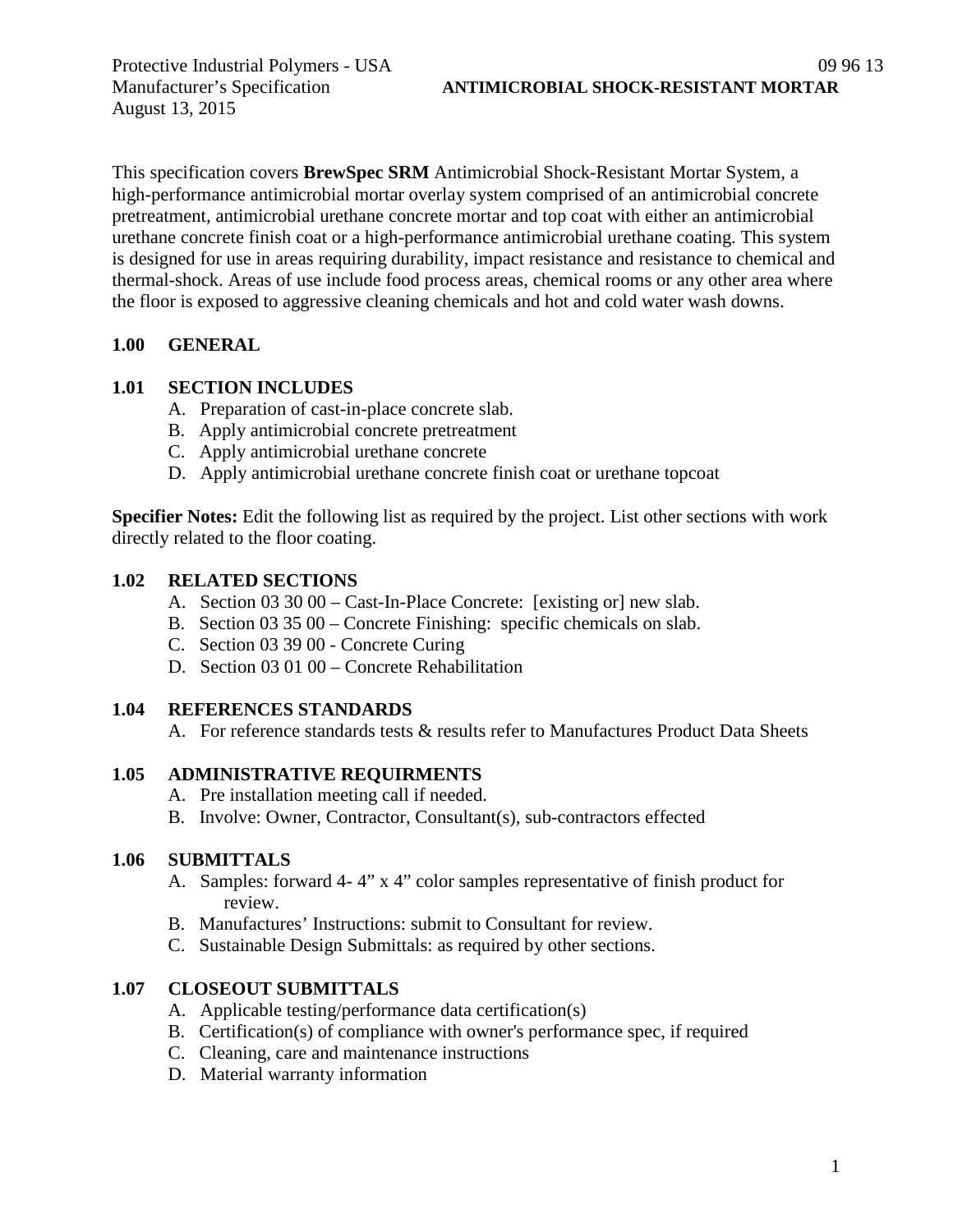#### **1.08 QUALITY ASSURANCE**

- A. Regulatory Agency Sustainability Approvals
- B. Applicator: Use applicator experienced in application of specified materials for a minimum of [5] [Five] years on projects of similar size and complexity. Provide list of completed projects including project name and location, name of architect, name of material manufacturer, and approximate quantity of materials applied.
- C. Applicator's Personnel: Employ only persons trained for application of specified materials.

#### **1.09 DELIVERY, STORAGE, AND HANDLING**

- A. Delivery: Deliver materials to site in manufacturer's original, unopened containers and packaging, with labels clearly identifying product name, manufacturer, batch or lot number, and date of manufacture. Do not store in direct sunlight or high heat conditions.
- B. Packaging Waste Management
- C. Storage:
	- 1. Store materials in accordance with manufacturer's instructions.
	- 2. Keep containers sealed until ready for use.
	- 3. Do not subject material to excessive heat or freezing; do not apply material that has been subjected to excessive heat or freezing. Material subjected to excessive heat or freezing shall be separated from inventory and destroyed by mixing all three components. The solid reacted product shall be disposed of in environmentally sound and regulatory compliant manner.
	- 4. Shelf life: 1 year after date of manufacture, in unopened containers, under normal conditions.
- D. Handling: Protect materials during handling and application to prevent damage or contamination.
- E. Condition materials for use to  $65^{\circ}F 75^{\circ}F (18^{\circ}C 24^{\circ}C)$  for 24 hours prior to application.

#### **1.11 SITE CONDITIONS**

- A. Ambient Conditions
	- 1. Do not apply materials if floor or air temperature is below 65°F (18°C).
	- 2. Do not apply materials if relative humidity is above 85 percent or within 5º of dew point at time of application.
- B. Existing Conditions
	- 1. Utilities, including electric, water, heat and finished lighting to be supplied by General Contractor.
	- 2. Maintain room temperature between  $65^{\circ}F 75^{\circ}F (18^{\circ}C 24^{\circ}C)$  for 48 hours before, during and 48 hours after installation, or until cured.
	- 3. At the time of application ensure the minimum substrate temperature is above 60 $\degree$ F (15 $\degree$ C) and the substrate temperature is 5 $\degree$ F (3 $\degree$ C) above the measured dew point at the time of application.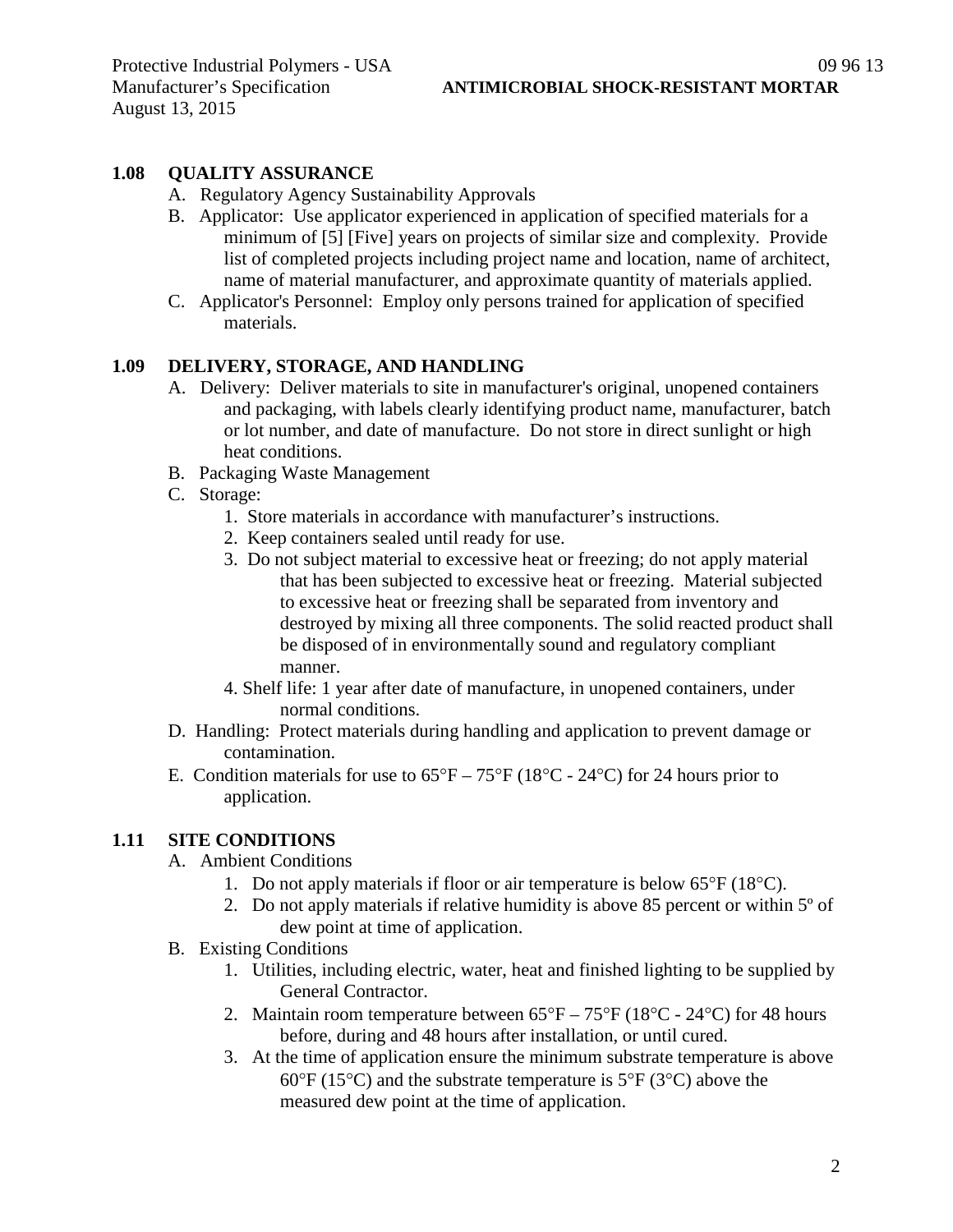- 4. Erect suitable barriers and post legible signs at points of entry to prevent traffic and trades from entering the work area during application and cure period of the floor.
- 5. Protection of finished floor from damage by subsequent trades shall be the responsibility of the General Contractor.

## **1.12 MANUFACTURER WARRANTY**

- A. Provide warranty covering materials for a period of [1] [one] year after date of installation
- B. Installer to provide suitable warranty covering workmanship

# **2.00 PRODUCTS**

## **2.01 MANUFACTURER**

- A. Protective Industrial Polymers [www.protectpoly.com](http://www.protectpoly.com/) (866) 361-3331
- B. 7875 Bliss Parkway, North Ridgeville, Ohio 44039

## **2.02 MATERIALS**

- A. Protect AM-PT Antimicrobial Concrete Pretreatment
- B. Protect AM-UC-Series Urethane Concrete
- C. Protect AM-UC-FC or Protect 2000 AM Topcoat

## **2.03 QUALITY CONTROL**

- A. Tests and Inspections: as required by Manufacturer.
- B. Non-Conforming Work: remove immediately and dispose off site.
- C. Coordination of Other Tests and Inspections

## **3.00 EXECUTION**

## **3.01 APPLICATOR**

A. Must be a recognized contractor of Protective Industrial Polymers

## **3.02 EXAMINATION**

- A. Substrate:
	- 1. Free of curing membranes, silicate surface hardener, paint, or sealer and be structurally sound.
	- 2. If you suspect concrete has been treated or sealed, proceed with complete removal process.
	- 3. Consult your PIP representative for further instruction if silicate hardeners or membranes have been utilized.
- B. Moisture:
	- 1. The relative humidity of the concrete substrate shall be less than 75% (using ASTM F2170).
- C. Vapor / Contamination:
	- 1. Testing for MVT does not guarantee against future problems.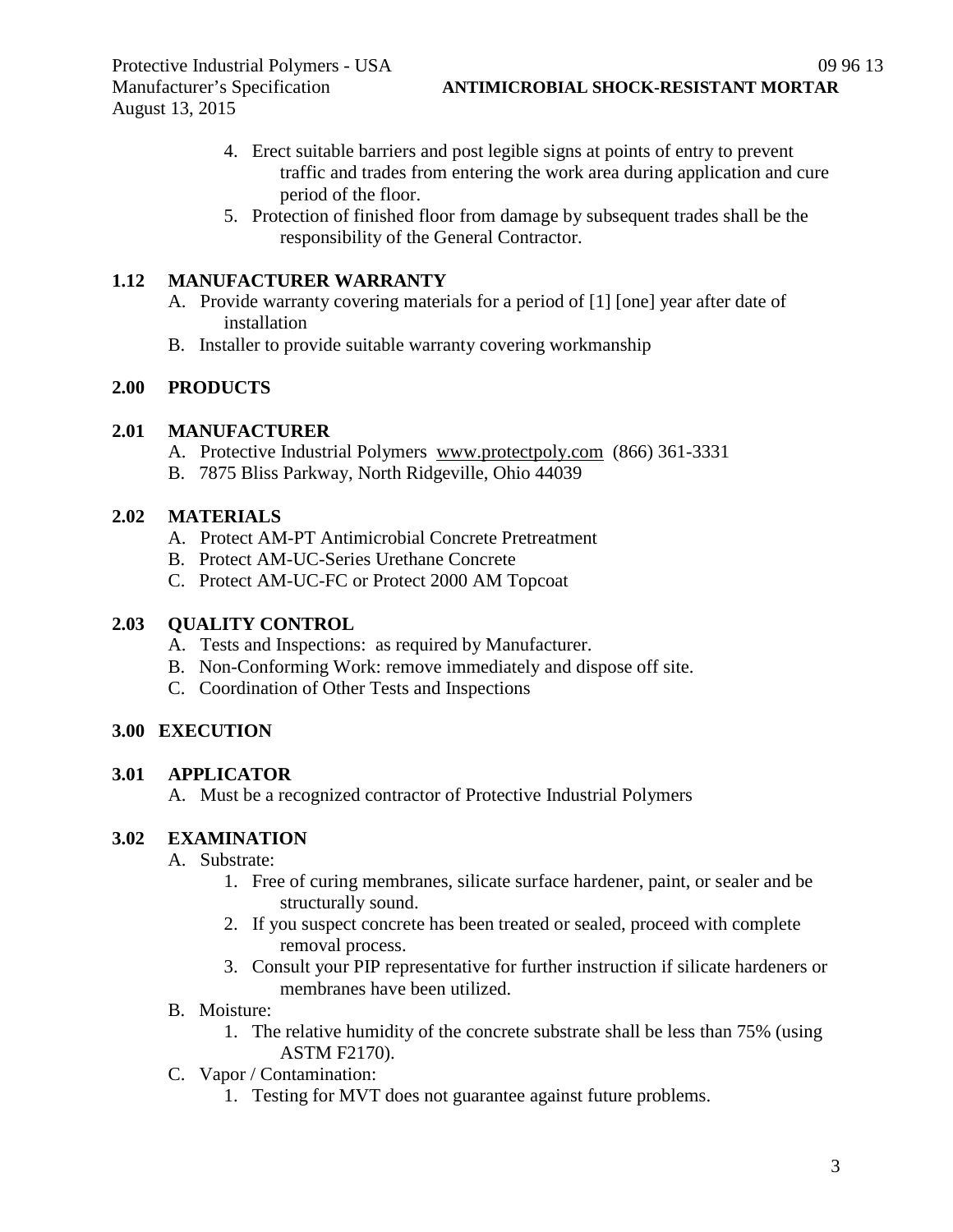- 2. If there is no known vapor barrier or the vapor barrier is inadequate, there is
- an elevated risk of bond failure.
- 3. Other factors including the migration of oils, chemicals, excessive salts, or Alkali Silica Reaction (ASR) from the concrete from may also elevate the risk of adhesion difficulties.
- 4. Consult your PIP representative for approved mitigation treatments.
- D. Temperature:
	- 1. During the application and cure of the coating, the substrate temperature, material temperature and room conditions must be maintained between 18˚C (65˚F) and 32˚C (90˚F).
- E. Humidity:
	- 1. Relative Humidity (RH) should be limited to 30-80%.
	- 2. DO NOT apply coatings unless the surface temperature is more than five degree over the dew point.

#### **3.03 PREPARATION**

- A. Remove surface dirt, grease, oil, and contaminates by detergent scrubbing and rinse with clean (clear) water.
- B. Mechanical Preparation: Blasting or grinding the surface is the preferred method of preparation.
- C. The success of industrial diamond grinding as a concrete preparation method will vary depending on technique and the hardness of the concrete.

## **3.04 JOINTS**

- A. All non moving joints (control joints) may be filled with a semi-rigid joint compound such as Protect AM JF-Epoxy or Protect AM JF-Polyurea.
- B. Construction joints may need to be re-built and re-cut depending on conditions.
- C. Isolation or expansion joints should be left uncoated.

## **3.05 MIXING**

- A. Mix material in appropriate vessel as stated in the product's corresponding Technical Data Sheet.
- B. Mix material as directed in the product's corresponding Technical Data Sheet.

#### **3.06 APPLICATION EQUIPMENT**

- A. Protective equipment and clothing as called for in the MSDS
- B. Jiffy® Mixer Blade model ES
- C. Clean container for mixing material
- D. Low speed high torque drill motor
- E. High quality short nap roller covers  $\frac{1}{4} \frac{3}{8}$  inch nap
- F. Application squeegee
- G. High pressure airless sprayer
- H. Screed or Cam rake
- I. Screed Box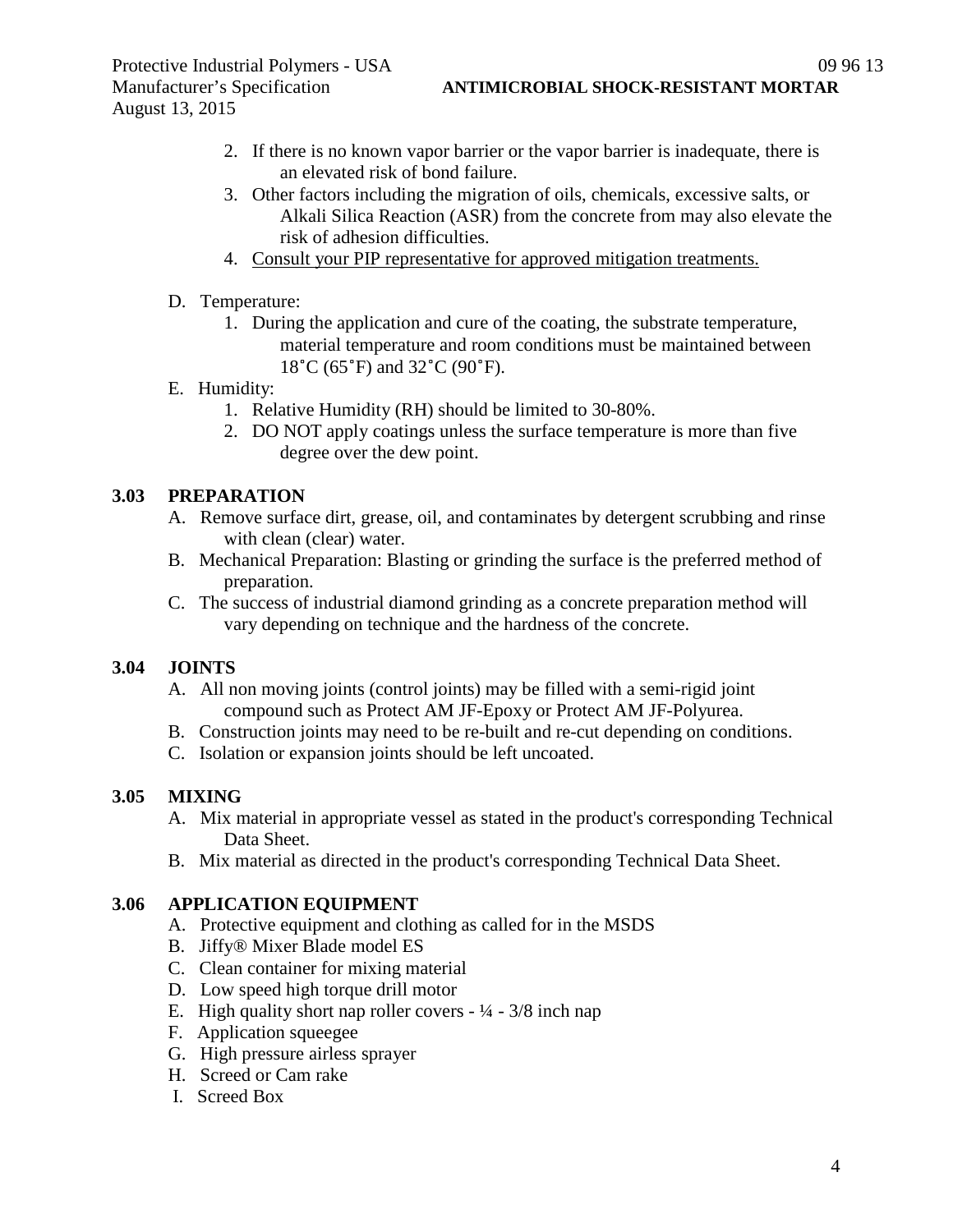J. Porcupine and Loop roller

#### **3.07 APPLICATION**

- A. Protect AM-PT Anti-Microbial Concrete Pretreatment
	- 1. Dampen concrete with water by using the same sprayer set up and technique used to apply the AM-PT as seen below. Do not puddle water. Apply AM-PT with a high pressure airless sprayer using a 0.17 ‐ 0.19" degree fan tip within 15 minutes of dampening the concrete for best results. Position the spray tip approximately 8"‐10" (200‐300mm) from the concrete surface, using an overlapping spray pattern. Apply at a rate of 200 sq. ft per gallon (5 SM/L by applying in two passes applying the second pass immediately after the first has penetrated the surface (normally 5 to 20 minutes). DO NOT ALLOW TO DRY. Apply the second application at 90° to the first (cross shape). Completely saturate the substrate but DO NOT PUDDLE. Use a clean broom to distribute ALL puddles immediately.
- B. Protect AM-UC- (LM, RP,SM, TG) Urethane Concrete
	- 1. Apply the properly mixed Urethane Concrete Mortar with corresponding method (screed rake or screed box) specified in product data sheet.
	- 2. Roll with either/or spike or loop roller to remove excess air and work liquids to the surface.
	- 3. Material must be applied, leveled and rolled within 8 minutes of mixing or reduced leveling and workability will occur.
	- 4. An optional broadcast of silica sand or other aggregate may be applied to wet mortar to impart textured surface.
- C. Protect 2000-AM OR Protect 4300 AM Antimicrobial Topcoat
	- 1. Protect 2000-AM -Apply the properly mixed antimicrobial topcoat by pan rolling only with a 3/8" non shed roller.
		- Protect 4300- AM apply with a notched squeegee and level uniformly with a non shed 3/8" roller.
			- 1. Leaving the material sit in the pail longer than 10 minutes will result in an increase of viscosity and reduce leveling properties.
	- 2. Tolerances:
		- 1. InhibiCrobe SRM: 3/16"-1/2"

#### **3.08 SPEADING RATE**

- A. Pre-treatment the degree of porosity in the concrete will greatly affect coverage rates. Typical consumption rate for pre-treatment is 200SF/gal).
- B. Urethane Concrete Mortar
	- 1. AM-UC-LM is applied at 1/8"-3/16"
	- 2. AM-UC-(RP, SM) is applied at 3/16"-1/4"
	- 3. AM-UC-TG is applied at 5/16-1/2"
- C. Topcoat
	- 1. Protect 2000 AM is applied at 3.5-6 mils (267-458 SF/gal).
	- 2. Protect AM-UC-FC is applied at 15 mils (107 SF/gal).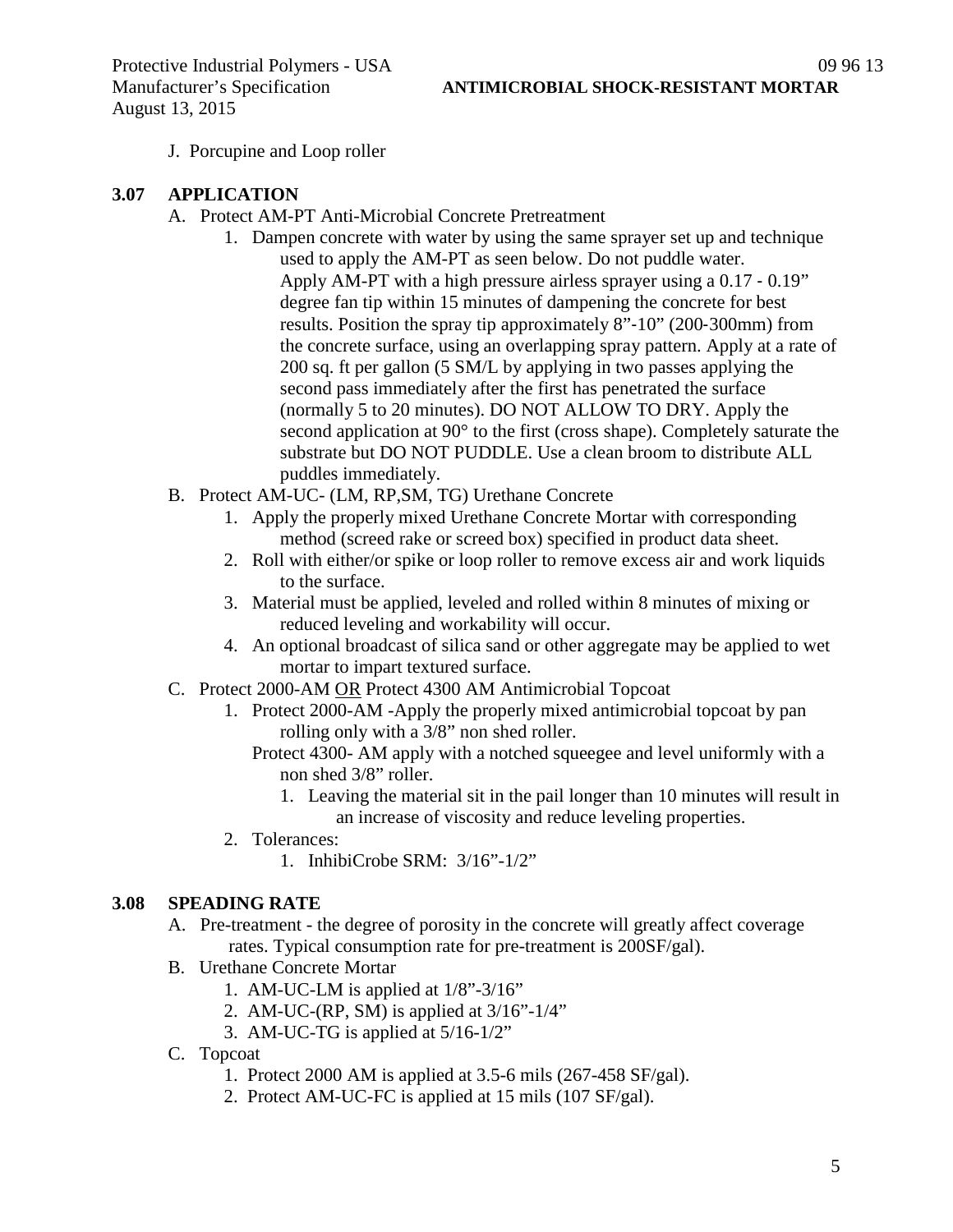1. The best practice is to measure and grid the floor to be sure of consistent application rate.

#### **3.09 CURING**

- A. Allow the coating to cure (dry) for a minimum 24 hours after application at 24˚C (75˚F) and 50% RH before opening the floor to light traffic, allow more time for low temperatures and higher humidity or for heavier traffic.
- B. Full coating properties mat take up to 7 days to develop.

#### **3.10 REPAIR**

A. Repair gouges, chip outs, and scratches as soon as possible to prevent moisture and chemical under cutting and permanent damage to the floor coating.

#### **3.11 RECOAT**

- A. Refer to appropriate product's Technical Data Sheet for recoat timetables and allowable recoat parameters as presented by the manufacturer.
- B. If the re-coat window has expired, the prior cured coating surface must be sanded with 100 grit sand paper or sanding screen installed on a swing-type floor buffer.
- C. Sand to a uniform dulled surface.
- D. Remove all sanding debris with a vacuum and damp mop.
- E. Scrub with detergent and rinse with clean (clear) water.
- F. Surface must be dry before recoating.

## **3.12 SITE QUALITY CONTROL**

- A. Site Tests and Inspections: per manufacturer's guidelines
- B. Non-Conforming Work: remove immediately and dispose off site

## **3.13 ADJUSTING**

A. Permitted only upon manufacturer's approval in writing

## **3.14 CLEANING**

- A. Remove masking, draping, and other protection from adjacent surfaces.
- B. Remove remaining materials and debris from job site and dispose of them according with local rules and regulations. Leave area in clean condition free of debris.

## **3.15 CLOSEOUT ACTIVITIES**

- A. Notify manufacturer of completion of installation
- B. Forward operation and maintenance data to owner/owner's rep
- C. Forward effective warranty date and information to owner/owner's rep

# **3.16 PROTECTION**

- A. Pointed items or heavy items dropped on the floor may cause chipping or concrete pop out damage.
- B. Plasticizer migration from rubber tires can permanently stain the floor coating.